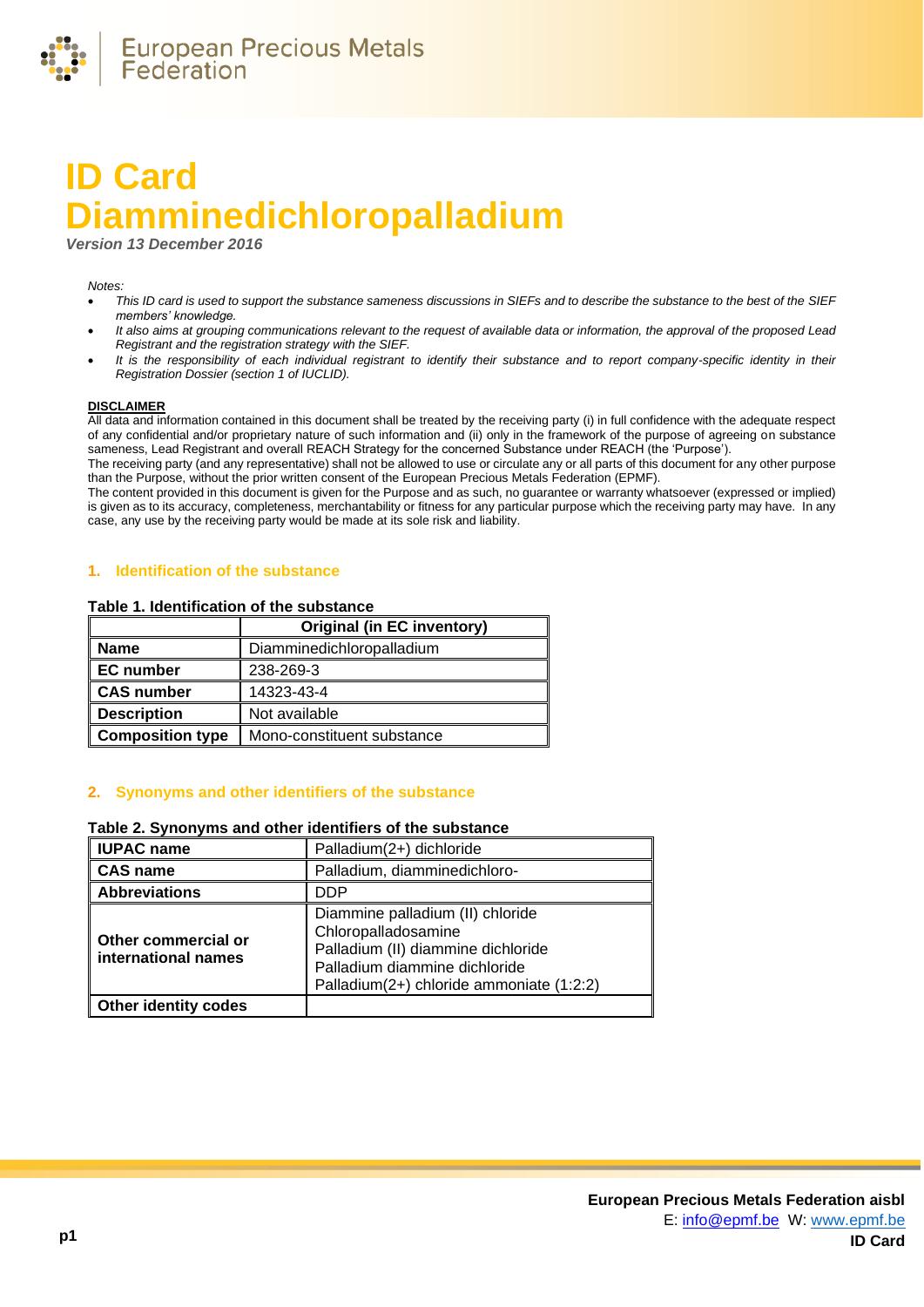

# **3. Substances (with core identifiers) also falling under this substance (with justification)**

None

## **4. Information related to molecular and structural formula of the substance**

#### **Table 3. Information related to molecular and structural formula of the substance**

| <b>Molecular formula</b>                  | H6Cl2N2Pd                                                     |
|-------------------------------------------|---------------------------------------------------------------|
| Structural formula                        | NH 3<br>$2+$<br>$-$ c1 $-$ Pd $-$ - c1 $-$<br>NH <sub>3</sub> |
| <b>Smiles notation</b>                    | [Pd+2].[Cl-].[Cl-].N.N                                        |
| <b>Optical activity</b>                   | Not applicable                                                |
| <b>Typical ratio of (stereo) isomers</b>  | Major phase: Trans*                                           |
| Molecular Weight / Molecular Weight range | 211,39 g/mol                                                  |

\* IR spectra can be used to estimate the presence of cis- and trans-isomers of Diamminedichloropalladium: in the IR spectrum of trans-Diamminedichloropalladium, a single peak is seen at 496 cm-1 whereas for cis-Diamminedichloropalladium a double peak is seen.

#### **5. Typical composition of the substance**

## <span id="page-1-0"></span>**Table 4. Typical composition**

|                                | <b>Name</b>                                                                                                                                                                                                                                   | Symbol /<br>Formula                       | Min & Max<br>concentrations<br>$(%)^{s}$ | <b>Typical</b><br>concentration<br>(%)§§ |
|--------------------------------|-----------------------------------------------------------------------------------------------------------------------------------------------------------------------------------------------------------------------------------------------|-------------------------------------------|------------------------------------------|------------------------------------------|
| <b>Main</b><br>constituent(s)* | Diamminedichloropalladium                                                                                                                                                                                                                     | H6Cl2N2Pd                                 | $80 - 100$ <sup>\$</sup>                 | > 99,4                                   |
| Impurity(ies) $#$              | Water (residual damp)                                                                                                                                                                                                                         | H <sub>2</sub> O                          | $0 - 20$                                 | < 0.6                                    |
|                                | Several minor (especially metallic)<br>impurities which do not affect the<br>classification of the substance because of<br>their non-hazardous nature or because<br>they do not exceed the classification cut-<br>off limits in the substance | e.g. Ag, Au,<br>Cu, Ir, Pb,<br>Pt, Rh, Ru | $0 - 0.1$                                | < 0.05                                   |

**\*** ≥ 80 % (w/w) for mono-constituent substances; ≥ 10 % (w/w) and < 80 % (w/w) for multi-constituent substances.

**#** An impurity is an unintended constituent present in a substance, as produced. It may originate from the starting materials or be the result of secondary or incomplete reactions during the production process. While impurities are present in the final substance, they were not intentionally added.

§ Concentration ranges define the substance sameness criteria agreed by all Consortium Members in preparation of the communication with other SIEF members.

§§ Typical concentration refers to the representative sample used for testing.

\$ Corresponds to 50,4 % Pd.

The composition given above is typical and should therefore represent the majority of Diamminedichloropalladium as manufactured and/or imported in the EEA market. Diamminedichloropalladium containing less than 99,4 % Diamminedichloropalladium may still be considered to be the same for the purpose of registration under REACH and may be referred to as impure Diamminedichloropalladium to distinguish if from the typically pure Diamminedichloropalladium.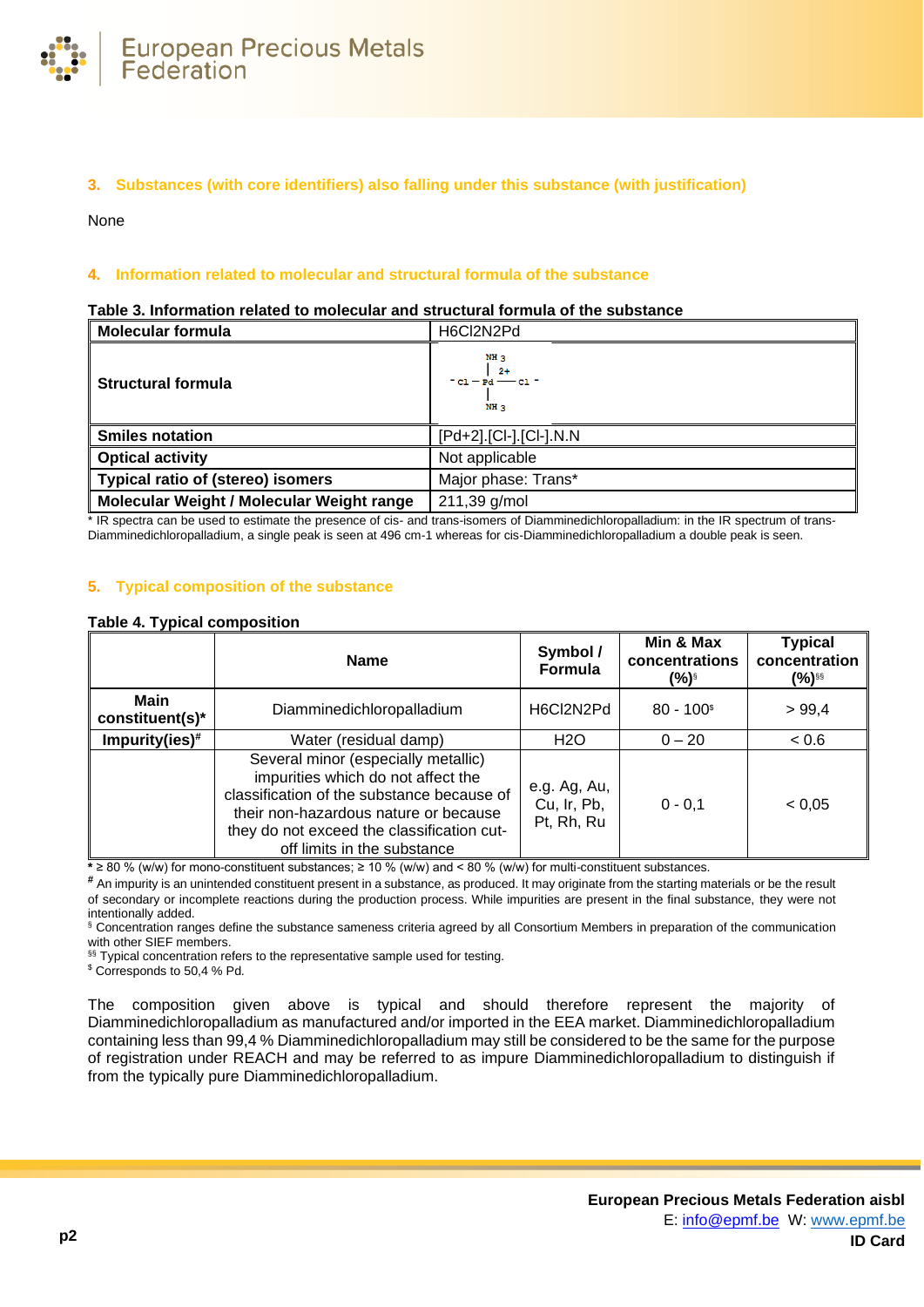

# **6. Information on appearance, physical state and properties of the substance**

## **Table 5. Appearance / physical state / properties of the solid substance**

| <b>Physical state</b>                  | Solid                 |
|----------------------------------------|-----------------------|
| Physical form*                         | Crystalline           |
| Appearance                             | Orange powder         |
| Particle size**                        | Fine to coarse powder |
| Does the solid hydrolyse?#             | No                    |
| Is the solid hygroscopic? <sup>§</sup> | <b>No</b>             |

**\*** Crystalline form: solid material whose constituent atoms, molecules, or ions are arranged in an ordered pattern extending in all three spatial dimensions. Amorphous form: solid material whose constituent atoms, molecules, or ions are randomly arranged.

\*\* Nanoform: particles in the size range 1 - 100 nm (for full definition of a nanomaterial, see [http://ec.europa.eu/environment/chemicals/nanotech/index.htm#definition\)](http://ec.europa.eu/environment/chemicals/nanotech/index.htm#definition). Fine powder: particles in the size range 100 – 2.500 nm. Coarse powder: particles in the size range 2.500 nm – 1 mm. Massive object: particles in the size range > 1 mm.

**#** Hydrolysis: decomposition (cleavage of chemical bonds) by the addition of water.

**§** Hygroscopic substance: readily attracts moisture from its surroundings in open air, through either absorption or adsorption. Cf. also water/moisture content i[n Table 4.](#page-1-0)

## **7. Analytical data**

Annex VI of REACH requires the registrant to describe the analytical methods and/or to provide the bibliographical references for the methods used for identification of the substance and, where appropriate, for the identification of impurities and additives. This information should be sufficient to allow the methods to be reproduced.

| <b>Parameter / Method</b>                              | <b>Recommended for</b><br>substance identification<br>and sameness check | <b>Applicable</b> | Not applicable or<br>not recommended |
|--------------------------------------------------------|--------------------------------------------------------------------------|-------------------|--------------------------------------|
| <b>Elemental analysis</b>                              |                                                                          |                   |                                      |
| ICP (ICP-MS or ICP-OES)                                | X                                                                        |                   |                                      |
| Atomic absorption<br>spectroscopy (AAS)                |                                                                          |                   |                                      |
| Glow discharge mass<br>spectrometry (GDMS)             |                                                                          |                   |                                      |
| <b>Molecular analysis</b>                              |                                                                          |                   |                                      |
| Infrared (IR) spectroscopy                             | X                                                                        |                   |                                      |
| Raman spectroscopy                                     |                                                                          |                   |                                      |
| <b>Mineralogical analysis</b>                          |                                                                          |                   |                                      |
| X-Ray Fluorescence (XRF)                               |                                                                          | X                 |                                      |
| X-Ray Diffraction (XRD)                                | X                                                                        |                   |                                      |
| Morphology and particle sizing                         |                                                                          |                   |                                      |
| Electron microscopy (SEM,<br>TEM, $REM$ )*#            |                                                                          |                   |                                      |
| Laser diffraction*#                                    | X                                                                        |                   |                                      |
| Particle size by other means<br>(e.g. sieve analysis)# |                                                                          |                   |                                      |
| Surface area by N-BET*#                                | X                                                                        |                   |                                      |
| <b>Other</b>                                           |                                                                          |                   |                                      |

#### **Table 6. Analytical methods for identification of the substance**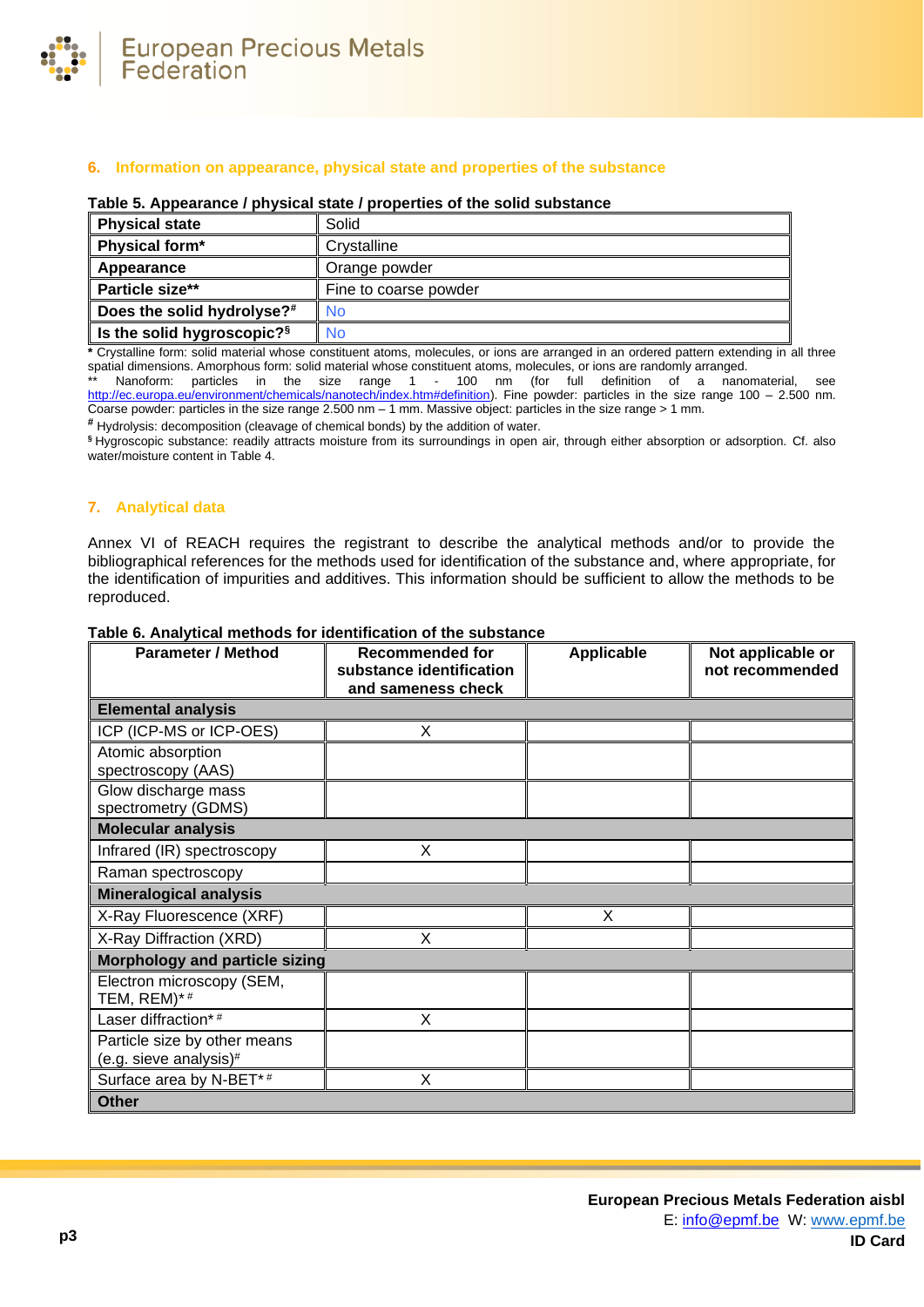

| relevant for nanomaterials.<br>. particulariv<br>' (but not<br>Analytical techniques<br>exclusivelv |  |  |  |
|-----------------------------------------------------------------------------------------------------|--|--|--|

# The choice of the technique for particle size depends on the size of the material as manufactured/imported/placed on the market/used.

## **8. Lead Registrant**

Heraeus Deutschland GmbH & Co. KG (Germany) volunteers to be the Lead Registrant for Diamminedichloropalladium. The EPMF will provide support to the Lead Registrant as laid down in the EPMF Agreement.

## **9. REACH Strategy**

The table below presents the overall Registration Strategy for Diamminedichloropalladium based on the information available to the EPMF by the date given above on the document.

The Registration Dossier will be prepared for the highest substance status (information requirements associated to a substance or Article 10 Registration being higher than an intermediate handled under strictly controlled conditions or Article 17 or 18 one) and associated tonnage band.

The recap below therefore reflects the scope of work of the EPMF for Diamminedichloropalladium and sets the minimum and maximum set of information that will be gathered and/or produced when preparing the Registration Dossier for Diamminedichloropalladium as described in this ID Card.

If higher information requirements are necessary, these can be included in the Registration dossier (if EPMF is made aware of these additional requirements in-time) as an update to the already submitted dossier.

| Table 7. REACH strategy for the substance (basis for REACH Registration preparation) |  |
|--------------------------------------------------------------------------------------|--|
|                                                                                      |  |

| Item                            | <b>Description</b>                                                                                                                                       |
|---------------------------------|----------------------------------------------------------------------------------------------------------------------------------------------------------|
| <b>REACH category</b>           | Mono-constituent substance                                                                                                                               |
| <b>Highest status</b>           | Substance                                                                                                                                                |
| <b>Highest tonnage band</b>     | 10-100 t/a                                                                                                                                               |
| <b>Information requirements</b> | Available / Existing + Annex VII + Annex VIII                                                                                                            |
| <b>Existing classification*</b> | Acute Tox. 4 (H302) (oral)<br>Eye Dam 1 (H318)<br>Aquatic Acute 1 (H400)<br>Aquatic Chronic 1 (H410)<br>Acute M-factor 100<br><b>Chronic M-factor 10</b> |
| <b>Registration deadline</b>    | 2018                                                                                                                                                     |

**\***For the pure form, as in the REACH registration dossier